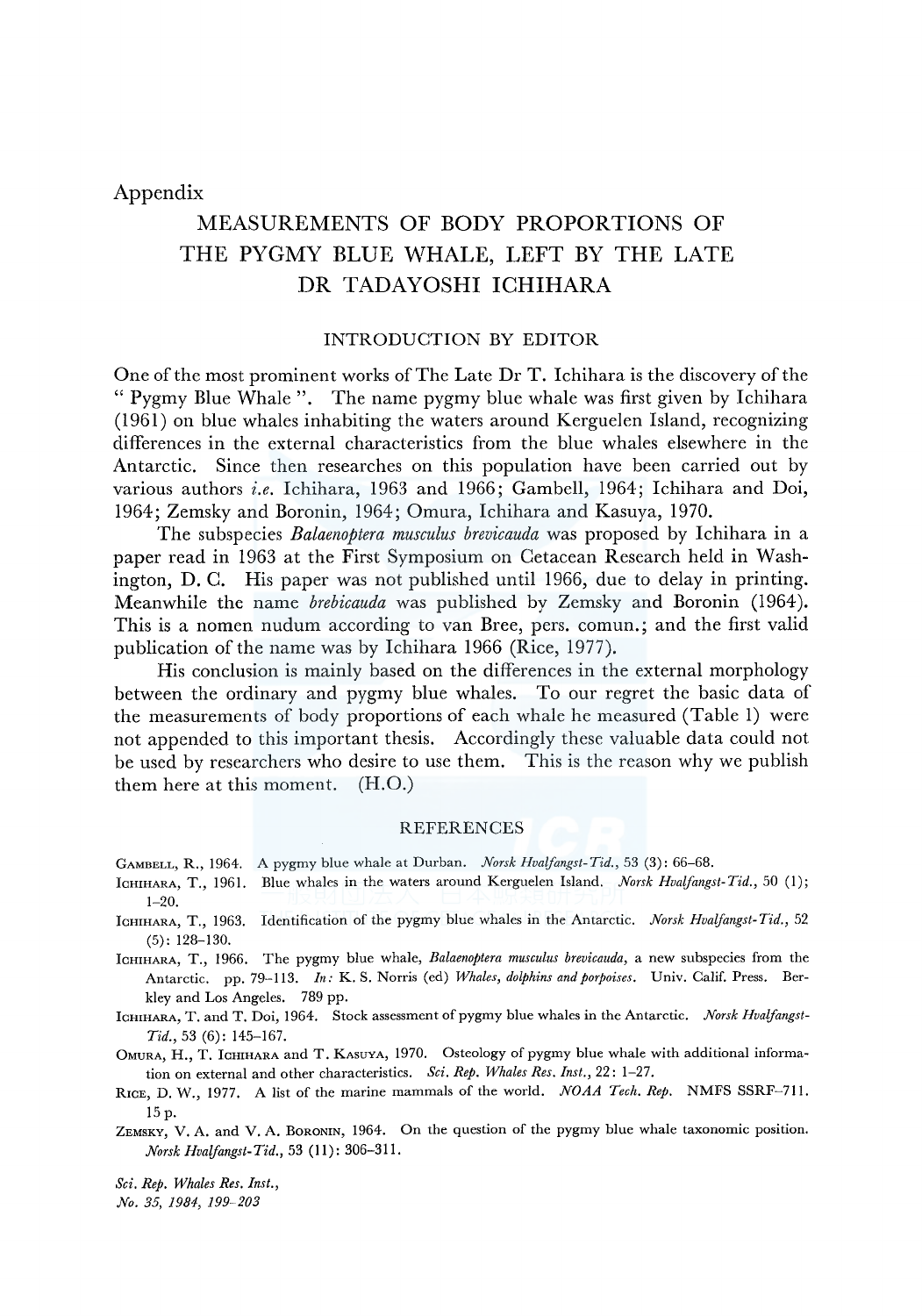#### APPENDIX

## TABLE !. MEASUREMENTS OF BODY PROPORTIONS OF THE PYGMY (Measurement of 1 are in metres and other

|            | 1.              |              |                                     |                          | Total length, tip of snout to notch of flukes |                          |                          | 3. Tip of suout to blow-hole               |                          |
|------------|-----------------|--------------|-------------------------------------|--------------------------|-----------------------------------------------|--------------------------|--------------------------|--------------------------------------------|--------------------------|
|            |                 |              | of snout to anterior end of flipper |                          |                                               |                          | 7. Eye to ear, centres   | 8.                                         | Notch of                 |
|            | 11.             |              | Notch of flukes to umbilicus        |                          |                                               |                          |                          | 12. Notch of flukes to end of system of    |                          |
|            | vertical height |              | 15.                                 |                          | Dorsal fin, length of base                    |                          | 16.                      | Flipper, tip to axilla                     |                          |
|            | 21.             |              | Skull, greatest width               |                          | 22.                                           |                          |                          | Skull length, condyle to tip of premaxilla |                          |
| Serial no. |                 | $\mathbf{1}$ | 3                                   | $\,$ 5 $\,$              | 6                                             | 6'                       | $\overline{7}$           | 8                                          | 10                       |
|            |                 | [MALE]       |                                     |                          |                                               |                          |                          |                                            |                          |
| 602N0000   |                 | 18.00        | 17.67                               | 19.39                    | 44.88                                         | 33.67                    | 5.50                     | 21.56                                      | 27.50                    |
| 612K0974   |                 | 18.05        | 19.67                               | 20.78                    | 47.09                                         | 35.46                    | 5.26                     | 24.10                                      | 28.25                    |
| 60K J 1025 |                 | 19.30        | ---                                 | 21.24                    | 43.52                                         | $\overline{\phantom{0}}$ | 3.63                     | 19.17                                      | 27.98                    |
| 612K0987   |                 | 19.30        | 16.58                               | 19.27                    | $\qquad \qquad$                               | 29.53                    | 5.38                     | 22.79                                      | 27.05                    |
| 612K0960   |                 | 19.90        | 18.59                               | 19.10                    | $\overline{\phantom{a}}$                      | 34.17                    | 6.53                     | 22.61                                      | 25.63                    |
| 60K J 0876 |                 | 20,00        | -                                   | 19.75                    | 42.00                                         | $\overline{\phantom{0}}$ | 5.25                     | 22.00                                      | 26.00                    |
| 60K J 0795 |                 | 20.50        | —.,                                 | 20.49                    | 45.37                                         | $\overline{a}$           | 4.39                     | 20.49                                      | 25.37                    |
| 612K0938   |                 | 20.00        | 19.50                               | 21.25                    | 46.50                                         | 35.75                    | 5.25                     | 21.00                                      | 26.00                    |
| 613N1334   |                 | 20.40        | 18.48                               | 20.74                    | 44.80                                         | -----                    | 5.44                     | 23.04                                      | 26.86                    |
| 60K J 0878 |                 | 21.00        | $\overline{\phantom{0}}$            | 21.90                    | 42.86                                         | $\overline{a}$           | 4.77                     | 20.95                                      | 27.62                    |
| 60K J 1149 |                 | 21.50        | 19.53                               | 20.00                    | 42.33                                         | 32.56                    | 5.58                     | 21.40                                      | 25.12                    |
| 602T1216   |                 | 21.60        | 15.28                               | L.                       | 44.44                                         |                          |                          | 23.15                                      | 25.00                    |
| 612K0954   |                 | 21.30        | 16.67                               | 18.07                    | $\overline{\phantom{0}}$                      | 28.64                    | 6.81                     | 28.09                                      | 27.46                    |
| 613K1876   |                 | 21.30        | $\overline{\phantom{0}}$            | 20.66                    | 42.72                                         | 31.46                    | 4.69                     | 19.72                                      | 25.35                    |
| 613K1875   |                 | 21.30        |                                     | 20.19                    | 39.44                                         | 29.58                    | 4.69                     | 21.60                                      | 24.41                    |
| 60K J 1116 |                 | 22.00        | 18.18                               | —                        | 43.18                                         | 35.45                    | —                        | 20.45                                      | 23.64                    |
| 602T1578   |                 | 22.10        | 18.55                               | 21.27                    | $\overline{\phantom{0}}$                      | 31.22                    | --                       | 23.98                                      | $\overline{\phantom{0}}$ |
| 60K J 0619 |                 | 22,20        |                                     | 20.27                    | 43.69                                         | 34.68                    | 4.96                     | 20.36                                      | 24.77                    |
| 613K1863   |                 | 22.10        | 18.55                               | 23.98                    | 38.91                                         | 29.86                    | $\overline{\phantom{0}}$ | 23.53                                      | 26.70                    |
| 60K J 0640 |                 | 23.10        | $\overline{\phantom{0}}$            | 18.61                    | $\overline{\phantom{0}}$                      | -                        |                          | ---                                        | 24.67                    |
| 60K J 1261 |                 | 23.10        | $\overline{\phantom{0}}$            | 19.91                    | $\overline{\phantom{0}}$                      |                          | $\overline{\phantom{0}}$ | $\overline{\phantom{0}}$                   | 27.27                    |
|            |                 | [FEMALE]     |                                     |                          |                                               |                          |                          |                                            |                          |
| 60K J 1015 |                 | 18.60        |                                     | 18.28                    | 40.32                                         |                          | 4.03                     | 24.73                                      | 26.88                    |
| 612T0845   |                 | 19.10        | 19.90                               | 22.25                    | 46.07                                         | 35.60                    | 4.87                     | 21.62                                      | 27.23                    |
| 60K J 1022 |                 | 20.30        | ---                                 | 21.92                    | 43.34                                         | $\overline{\phantom{0}}$ | 3.20                     | 21.67                                      | 27.09                    |
| 60K J 0941 |                 | 20.50        | $\overline{\phantom{a}}$            | 20.00                    | 43.41                                         | $\overline{\phantom{a}}$ | 4.39                     | 22.44                                      | 26.83                    |
| 60K J 0875 |                 | 20.80        |                                     | 20.43                    | 42.31                                         | ÷                        | 5.29                     | 22.60                                      | 27.88                    |
| 60K J 0796 |                 | 21.00        |                                     | 20.95                    | 42.86                                         | —                        | 6.19                     | 22.86                                      | 27.62                    |
| 60K J 0912 |                 | 21.10        | $\overline{a}$                      | 22.27                    | 42.18                                         | $\overline{\phantom{0}}$ | 2.85                     | 22.27                                      | 27.01                    |
| 60K J 1117 |                 | 21.30        | 18.31                               | 19.72                    | 40.85                                         | 33.33                    | 6.10                     | 22.54                                      | 25.82                    |
| 602N0924   |                 | 21.30        | 17.37                               | 19.01                    | -8                                            | 31.46                    | 5.07                     | 24.55                                      | 25.96                    |
| 60K J 0770 |                 | 21.30        | 16.43                               | 20.19                    | 42.25                                         | 32.39                    | 4.69                     | 23.47                                      | 24.88                    |
| 602T1231   |                 | 21.30        | 17.84                               | 19.72                    | $\overline{\phantom{a}}$                      | 32.39                    | 5.16                     | 23.00                                      | 25.35                    |
| 60K J 0944 |                 | 21.40        | 19.16                               | 20.56                    | 44.39                                         | 34.11                    | 6.54                     | 20.09                                      | 26.17                    |
| 602T1656   |                 | 21.40        | 19.63                               | 22.36                    |                                               | 36.45                    | 5.14                     | 22.43                                      | 27.10                    |
| 602T1212   |                 | 21.50        | 16.28                               | $\overline{\phantom{0}}$ | 42.79                                         | ------                   |                          | 23.26                                      | 30.23                    |
| 60K J 0914 |                 | 21.60        | $\overline{\phantom{0}}$            | 20.14                    | 43.52                                         | $\overline{\phantom{a}}$ | 3.70                     | $\overline{\phantom{a}}$                   | 28.70                    |
| 602N0848   |                 | 21.70        | 18.89                               | 21.01                    | $\overline{\phantom{0}}$                      | 33.18                    | 2.95                     | 25.35                                      | 27.88                    |
| 602N0804   |                 | 21.70        | 18.66                               | 20.05                    | $\overline{\phantom{a}}$                      | 31.34                    | 4.83                     | 21.01                                      | 25.99                    |
| 60K J 0858 |                 | 21.80        | 20.18                               | 21.10                    | 44.04                                         | 33.49                    | 5.51                     | 21.56                                      | 26.15                    |
| 613N1326   |                 | 21.25        | 17.88                               | 20.14                    | 41.88                                         | -                        | 5.13                     | 20.71                                      | 25.65                    |
| 613N1845   |                 | 21.30        | 20.33                               | 21.64                    | 43.66                                         | $rac{1}{2}$              | 5.26                     |                                            | 24.13                    |

*Sci. Rep. Whales Res. Inst., No. 35, 1984*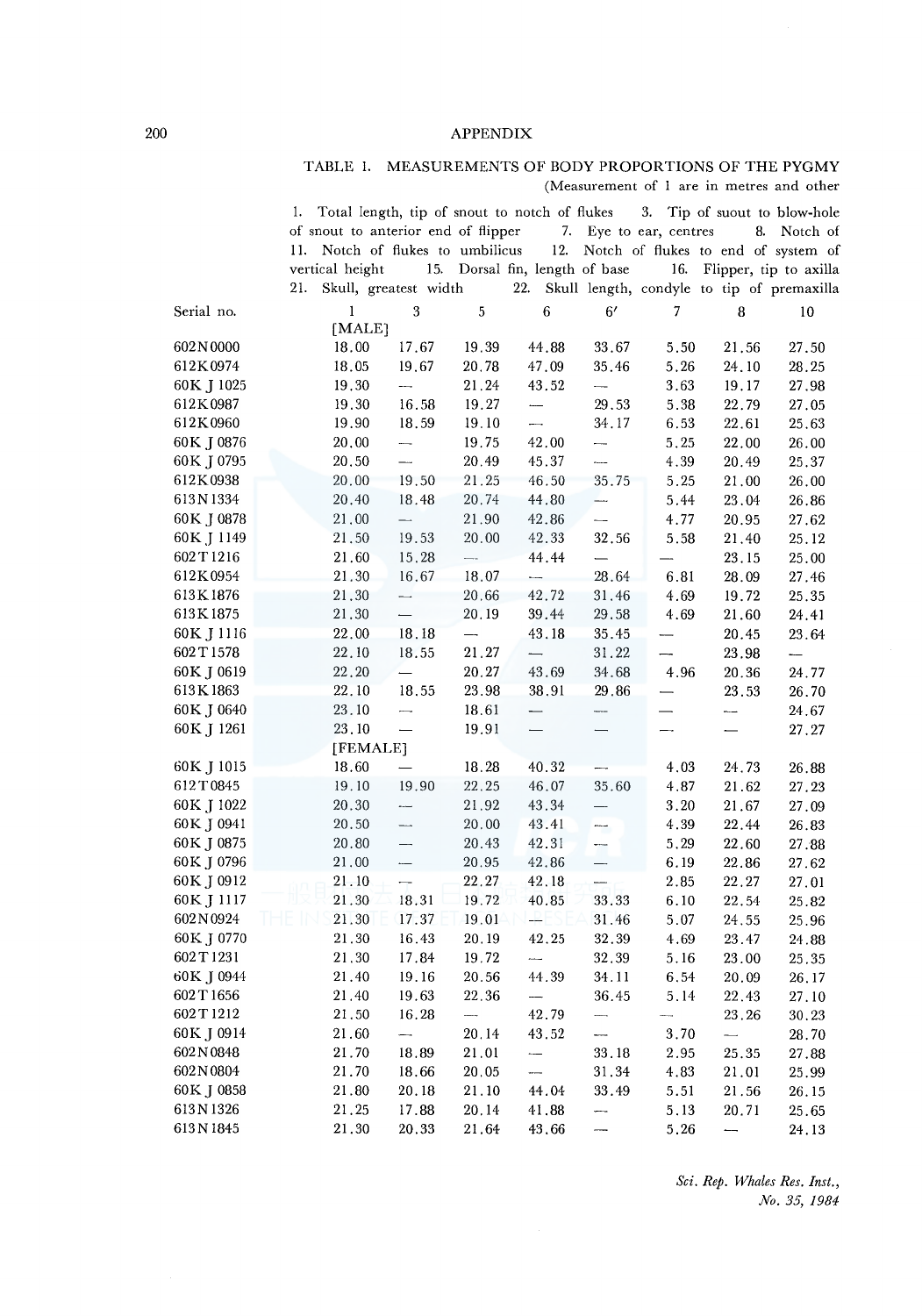#### PYGMY BLUE WHALE 201

### BLUE WHALE, LEFT BY THE LATE DR TADAYOSHI ICHIHARA. are percentages against the total length)

5. Tip of snout to centre of eye 6. Tip of snout to tip of flipper 6'. Tip flukes to posterior emargination of dorsal fin 10. Notch of flukes to anus ventral grooves 13. Anus to reproductive aperture, centres 14. Dorsal fin, 17. Flipper, tip to anterior end of lower border 19. Flipper, greatest width (23). Flukes, greatest width

| 11                       | 12                       | 13                       | 14                       | 15                       | 16                       | 17                       | 19                       | 21                       | 22                       | (23)                     |
|--------------------------|--------------------------|--------------------------|--------------------------|--------------------------|--------------------------|--------------------------|--------------------------|--------------------------|--------------------------|--------------------------|
| 42.89                    | 41.00                    | 7.22                     | 0.89                     | 3.28                     |                          | $\sim$                   |                          | 12.44                    | 26.00                    |                          |
| 44.88                    | 43.21                    | 6.65                     | 0.66                     | 2.49                     |                          |                          |                          |                          |                          |                          |
| 44.04                    | $\overline{\phantom{a}}$ | 8.29                     |                          |                          | 12.18                    | 15.13                    | 3.74                     | $\overline{\phantom{0}}$ | ---                      |                          |
| 45.08                    | 40.41                    | 7.89                     | 1.24                     | 2.85                     | --                       |                          |                          |                          |                          |                          |
| 42.21                    | 37.19                    |                          |                          |                          |                          |                          |                          | ---                      | $\overline{\phantom{0}}$ |                          |
| 44.00                    | $\overline{\phantom{0}}$ | 8.50                     | —<br>——                  |                          | 9.50                     | 12.25                    | 3.40                     |                          |                          |                          |
| 43.90                    | $\overline{\phantom{0}}$ | 6.83                     | $\overline{\phantom{a}}$ |                          | 11.22                    | 13.66                    | 3.66                     | $\overline{\phantom{0}}$ | ---                      |                          |
| 40.00                    | 39.00                    | 6.30                     | 1.15                     | 3.00                     |                          | .                        |                          | $\overline{\phantom{a}}$ | $\overline{\phantom{0}}$ |                          |
| 42.65                    | 36.76                    | 6.96                     | 0.98                     | 3.77                     |                          |                          |                          | $\overline{\phantom{a}}$ | $\overline{\phantom{0}}$ |                          |
| 44.76                    |                          | 6.19                     |                          |                          | 10,48                    | 13.10                    | 3.90                     | $\overline{\phantom{a}}$ | $\overline{\phantom{0}}$ | $\overline{\phantom{0}}$ |
| 40.93                    | $\equiv$                 | 6.97                     |                          |                          | $\overline{\phantom{a}}$ | $\overline{\phantom{a}}$ | ---                      | ---                      | $\overline{\phantom{0}}$ | —                        |
| 41.67                    | 31.48                    | 7.87                     | 1.06                     |                          |                          |                          |                          |                          |                          |                          |
| 42.96                    | 38.97                    | 5.87                     | 1.13                     | 2.58                     |                          |                          |                          |                          |                          |                          |
| 40.85                    | 37.09                    | 7.04                     | 0.99                     | 3.05                     | $\qquad \qquad$          |                          |                          | $\overline{\phantom{0}}$ | —                        |                          |
| 39.91                    | 38.03                    | 7.51                     | 0.85                     | 2.82                     |                          |                          |                          | ---                      | —                        |                          |
| 40.91                    | 39.09                    | 8.18                     | 0.77                     | 3.18                     |                          |                          |                          |                          |                          |                          |
|                          |                          | -                        | 0.90                     | 3.17                     | $\overline{\phantom{0}}$ |                          |                          | -                        | <u>.</u>                 |                          |
| 40.54                    | 37.39                    | 6.76                     | 0.81                     | 2.25                     | $\overline{\phantom{0}}$ | --                       |                          | -----                    | $\overline{\phantom{0}}$ | -----                    |
| 43.89                    | 42.08                    | 8.60                     | 1.09                     | 2.49                     | $\overline{\phantom{0}}$ |                          |                          | $\overline{\phantom{0}}$ | ---                      |                          |
| $\overline{\phantom{a}}$ | $\overline{\phantom{0}}$ | $\overline{\phantom{a}}$ |                          |                          | $\overline{\phantom{0}}$ |                          | $\overline{\phantom{a}}$ | $\overline{\phantom{a}}$ | $\overline{\phantom{0}}$ |                          |
|                          | $\frac{1}{2}$            |                          |                          |                          | $\overline{\phantom{a}}$ | ---                      |                          |                          |                          |                          |
| 41.93                    |                          | 2.68                     |                          |                          | 9.68                     | 12.90                    | 3.12                     |                          |                          |                          |
| 42.15                    | 43.36                    | 3.14                     | 1.10                     | 5.08                     |                          | --                       |                          | 12.04                    | 25.92                    |                          |
| 43.84                    |                          | 2.96                     |                          | _                        | 10.04                    | 12.81                    | 3.89                     | $\overline{\phantom{0}}$ |                          |                          |
| 44.39                    | --                       | 3.41                     | $\overline{\phantom{0}}$ |                          | 10.54                    | 13.71                    | 3.95                     | $\overline{\phantom{0}}$ | $\overline{\phantom{0}}$ |                          |
| 44.71                    | $\overline{\phantom{0}}$ | 2.89                     | $\overline{\phantom{0}}$ |                          | 9.62                     | 12.74                    | 3.65                     | $\overline{\phantom{0}}$ | -                        |                          |
| 42.86                    | $\overline{\phantom{a}}$ | 2.86                     | $\overline{\phantom{0}}$ | ---                      | 10.00                    | 12.86                    | 3.57                     |                          |                          |                          |
| 43.13                    | $\overline{\phantom{0}}$ | 2.85                     |                          |                          | 9.48                     | 11.80                    | 3.51                     | $\overline{\phantom{0}}$ | $\overline{\phantom{a}}$ |                          |
| 41.78                    | 36.62                    | 2.35                     | 0.89                     | 2.35                     |                          |                          |                          |                          | 25.35                    | ----                     |
| 41.60                    | 38.31                    | 3.48                     | 0.66                     | 3.66                     |                          |                          |                          |                          | $\overline{\phantom{0}}$ |                          |
| 45.07                    | 42.72                    | 2.35                     | 0.99                     | 2.82                     | --                       |                          |                          | $\overline{\phantom{0}}$ | 24.88                    | —<br>——                  |
| 42.25                    | 37.56                    | 2.82                     | 0.70                     | 2.11                     |                          |                          |                          |                          | $\overline{\phantom{0}}$ |                          |
| 40.65                    | 38.32                    | 2.33                     | 0.98                     | 3.27                     | $\overline{\phantom{0}}$ |                          |                          | $\overline{\phantom{0}}$ | 26.17                    |                          |
| 42.99                    | 40.65                    | 1.87                     | 1.12                     | 2.10                     |                          | --                       |                          |                          |                          |                          |
| 45.12                    | 42.79                    | 2.79                     | 1.26                     | 2.05                     | $\overline{\phantom{0}}$ |                          |                          |                          | --                       | —<br>——                  |
| 42.13                    |                          | 3.24                     |                          | $\overline{\phantom{a}}$ | 10.19                    | 12.96                    | 3.61                     | $\overline{\phantom{0}}$ |                          |                          |
| 44.47                    | 43.09                    | 3.46                     | 1,38                     | 4.06                     | $\overline{\phantom{a}}$ | $\overline{\phantom{0}}$ |                          | $\overline{\phantom{0}}$ | $\overline{\phantom{0}}$ |                          |
| 43.09                    | 38.57                    | 3.04                     | 0.92                     | 4,10                     |                          |                          |                          |                          | $\overline{\phantom{0}}$ |                          |
| 42.66                    | 38.07                    | 2.29                     | 0.87                     | 2.75                     | $\overline{\phantom{a}}$ | —                        | ---                      |                          | 26.15                    | $\overline{\phantom{a}}$ |
| 42.82                    | 38.21                    | 2.59                     | 0.75                     | 3.67                     | $\overline{\phantom{0}}$ |                          |                          | ---                      |                          | $\overline{\phantom{a}}$ |
| 41.55                    | 37.55                    | 5.07                     |                          |                          |                          |                          |                          |                          |                          |                          |

*Sci. Rep. Whales Res. Inst., No. 35, 1984* 

Continued ...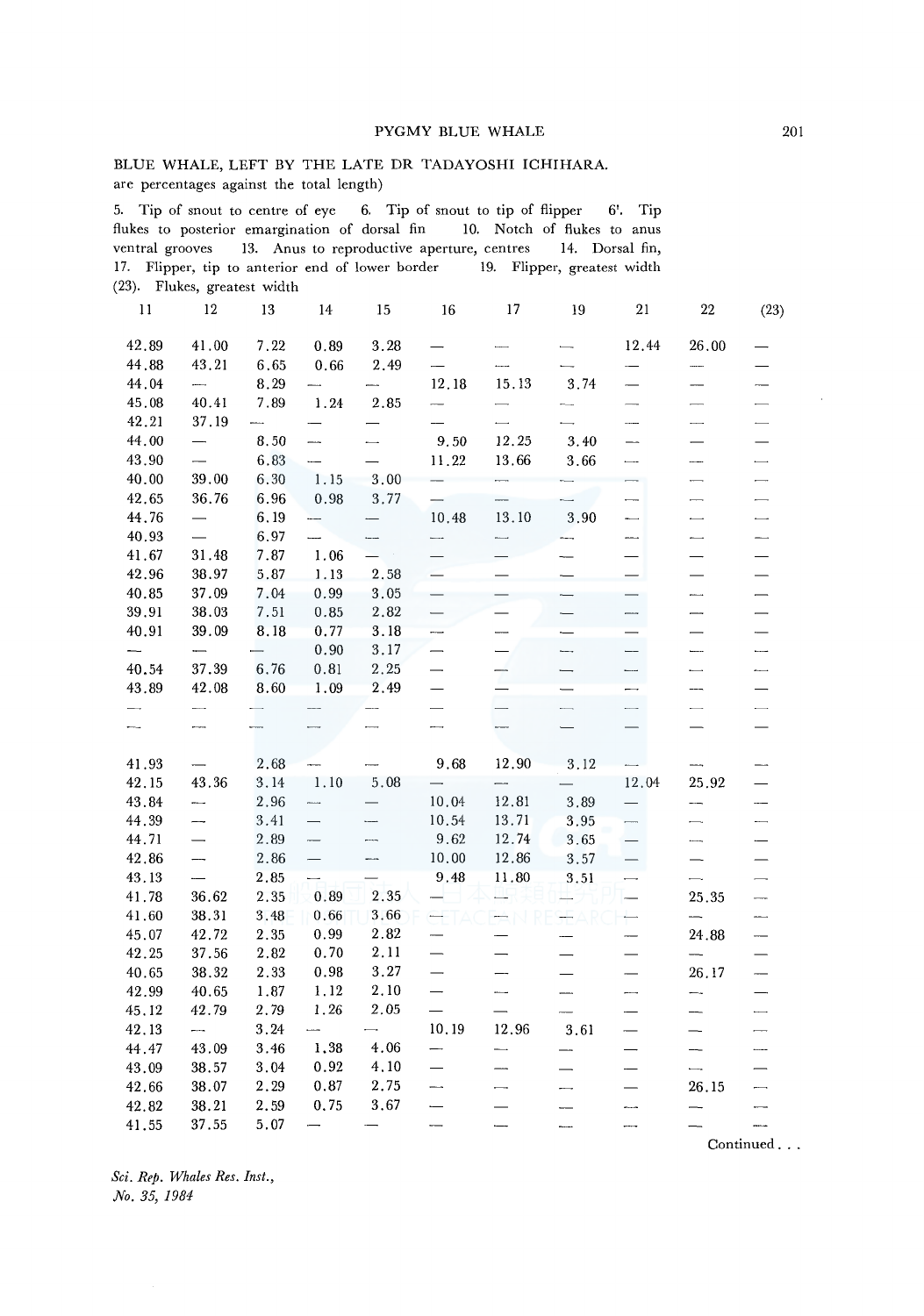TABLE I. Continued

| Serial no. | $\mathbf{I}$ | 3                        | 5                        | 6                        | 6 <sup>′</sup>           | 7                        | 8                        | 10    |
|------------|--------------|--------------------------|--------------------------|--------------------------|--------------------------|--------------------------|--------------------------|-------|
| 613K1884   | 21.40        | 17.29                    | 21.03                    |                          |                          |                          | 20.09                    | 24.77 |
| 613K1859   | 21.50        | 19.53                    | $\overline{\phantom{0}}$ | 42.33                    | —.,                      |                          | 23.26                    | 27.91 |
| 613N1324   | 21.82        | 15.99                    | 19.25                    | 42.67                    | ---                      | 5.04                     | 22.91                    | 27.27 |
| 613N1328   | 21.90        | 17.58                    | 19.95                    | 43.38                    |                          | 4.79                     | 21.37                    | 27.58 |
| 613K1858   | 21.90        | 19.18                    | 23.74                    | 42.46                    |                          |                          | 21.92                    | 27,40 |
| 60K J 0581 | 22.00        | 15.91                    | 19.09                    | --                       | 32.27                    | 5.00                     | 20,00                    | 24.09 |
| 602N0897   | 22.10        | 17.65                    | 18.78                    | ----                     | 32.13                    | 4.84                     | 22.35                    | 24.38 |
| 60K J 0808 | 22.10        | $\overline{\phantom{0}}$ | 20.81                    | 42.53                    | -                        | 4.98                     | 21.72                    | 27.60 |
| 602T1723   | 22.10        | 19.00                    | 20.81                    | —                        | 32.13                    | —…                       | 22.62                    | 26.70 |
| 602T1767   | 22.10        | 19.00                    | 21.27                    | -                        | 34.39                    | 4.97                     | 21.72                    | 25.79 |
| 602 T 1275 | 22.30        | 18.83                    | 19.73                    |                          | 32.29                    | 4.49                     | 22.42                    | 29.15 |
| 602 T 1591 | 22.30        | 16.59                    | 20.18                    | $\overline{\phantom{0}}$ | 32.74                    | 6.73                     | 23.32                    | 25.11 |
| 60K J 0801 | 22.30        | 18.83                    | 20.18                    | 43.05                    | 32.74                    | 5.38                     | 21.97                    | 26.91 |
| 60K J 0798 | 22.50        | $\overline{\phantom{a}}$ | 20.44                    | 42.22                    | $\overline{\phantom{0}}$ | 5.78                     | 22.67                    | 28.44 |
| 602T1693   | 22.60        | 17.26                    | 20.35                    | —                        | 34.51                    | 5.31                     | $23.45\,$                | 27.43 |
| 602T1612   | 22.60        | 16.81                    | 22.57                    | $\overline{\phantom{0}}$ | 37.17                    |                          | 20.80                    | 22.57 |
| 602N0896   | 22.70        | 19.82                    | 21.32                    | $-$                      | 34.10                    | 5.20                     | 22.91                    | 27.31 |
| 602N0907   | 22.80        | 17.06                    | 18.95                    | -                        | 31.45                    | 4.38                     | 23.90                    | 22.63 |
| 602N0805   | 22.80        | 17.98                    | 20.04                    | ----                     | 30.26                    | 5.18                     | 20.18                    | 23.90 |
| 60K J 0897 | 23.00        |                          | 21.20                    | 44.57                    |                          | 3.90                     | 21.20                    | 28.13 |
| 60K J 0624 | 24.20        |                          | 19.42                    |                          |                          |                          | $\overline{\phantom{0}}$ | 26.86 |
|            |              | [FOETUS, MALE]           |                          |                          |                          |                          |                          |       |
| 60K J 0912 | 2.52         |                          | 15.82                    | 40.79                    |                          | 7.99                     | 23.81                    | 30.16 |
| 60K J 0946 | 2.70         |                          | 17.15                    | 44.44                    | —                        | 6.92                     | 24.81                    | 29.63 |
| 602N0924   | 3.25         | 14.15                    | 16.31                    | -                        | 32.62                    | 6.46                     | 22.46                    | 28.92 |
| 602T0805   | 3.57         | 14.00                    | 17.09                    |                          | 33.89                    |                          | 22.97                    | 29.41 |
| 60K J 0945 | 3.65         | $\overline{\phantom{a}}$ | 16.44                    | 43.84                    | $\overline{\phantom{0}}$ | 8.77                     | 27.40                    | 31.51 |
| 602T0772   | 4.15         | 14.46                    | 18.32                    | $\overline{\phantom{0}}$ | 35.42                    | $\overline{\phantom{0}}$ | 24.10                    | 30.12 |
| 60K J 0941 | 4.52         |                          | 17.26                    | 45.13                    | ---                      | 8.18                     | 23.67                    | 27.88 |
| 60K J 0889 | 4.70         | $\overline{\phantom{a}}$ | 15.77                    | 42.13                    |                          | 7.21                     | 25.53                    | 31.06 |
| 60K J 0858 | 6.30         | 13.81                    | 18.10                    | 44.44                    | 32.22                    | 5.56                     | 25.08                    | 30.63 |
|            |              | [FOETUS, FEMALE]         |                          |                          |                          |                          |                          |       |
| 602T0736   | 2.30         | 15.22                    | $\overline{\phantom{0}}$ |                          | 35.65                    |                          | 23.91                    | 29.57 |
| 602T0771   | 2.30         | 13.48                    | 16.09                    | L.                       | ÷,                       | ----                     | 23.04                    | 29.13 |
| 60K J 0875 | 2.70         |                          | 17.04                    | 45.56                    |                          | 9.63                     | 24.44                    | 30.37 |
| 602T0769   | 3.15         | 14.92                    | 17.14                    | —                        | 33.65                    |                          | 25.08                    | 29.21 |
| 60K J 1040 | 4.35         | 4                        | 15.86                    | 44.14                    | —                        | 8.97                     | 26.67                    | 29.66 |
| 602N0896   | 4.73         | 15.22                    | 17.97                    | щ                        | 33.62                    | 5.29                     | 25.37                    | 29.61 |
| 60K J 0872 | 4.81         |                          | 17.05                    | 44.91                    | —                        | 8.11                     | 25.57                    | 27.03 |
| 60K J 0801 | 5.20         | 14.42                    | 16.35                    | 45.58                    | 33.08                    |                          | 24.04                    |       |
| 602T0816   | 5.36         | 14.93                    | 17.16                    |                          | 32.46                    | 6.16                     | 24.25                    | 29.85 |

*Sci. Rep. Whales Res. Inst., No. 35, 1984*